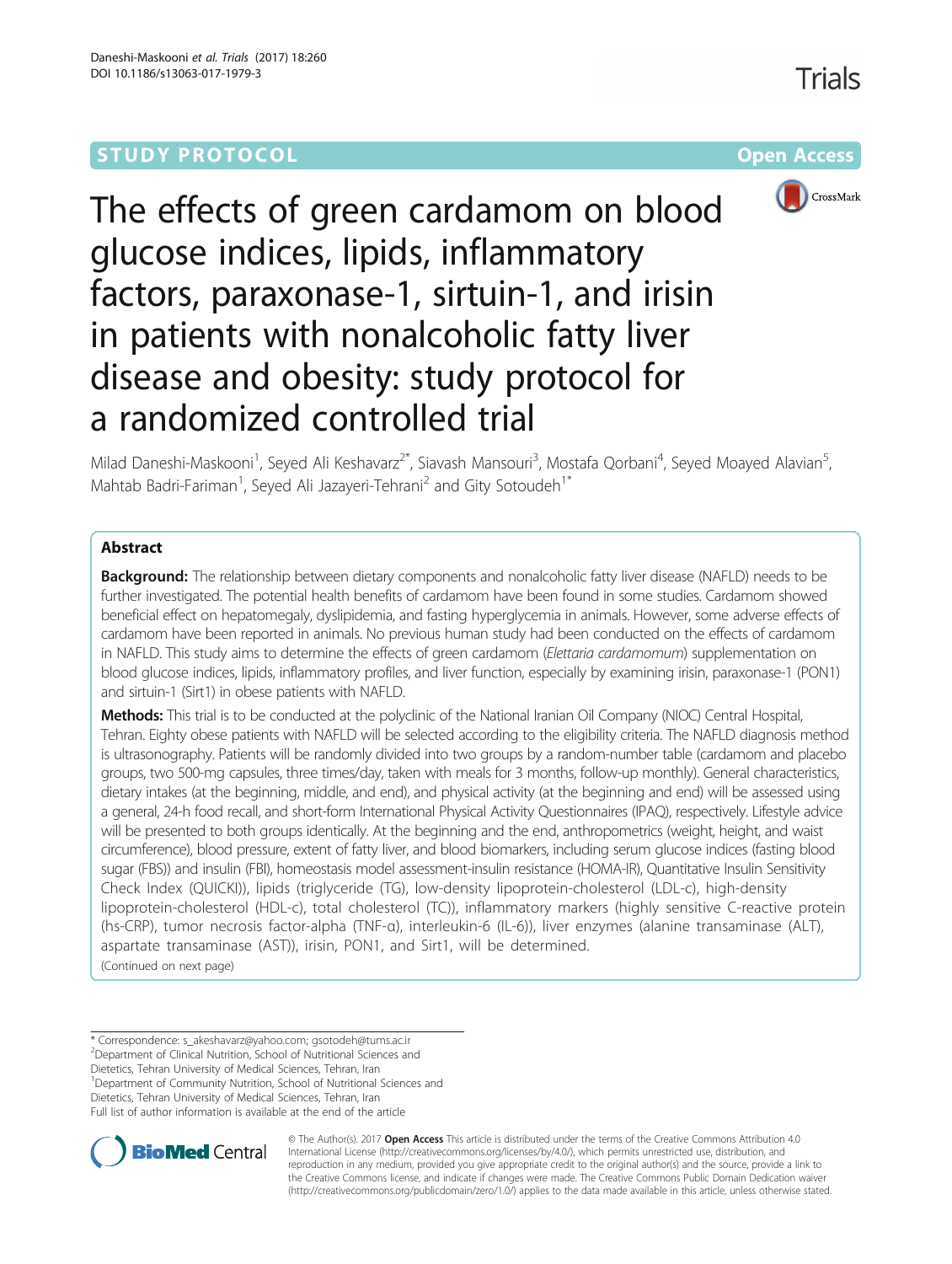#### (Continued from previous page)

Discussion: This trial would be the first to assess the effects of green cardamom on several blood factors, including glucose indices, lipids, inflammatory markers, liver enzymes, irisin, PON1, and Sirt1, and blood pressure and anthropometry in obese patients with NAFLD. Further study of cardamom's potential in improving NAFLD is suggested.

Trial registration: Iranian Registry of Clinical Trials (IRCT), ID number: [IRCT2015121317254N4](http://en.search.irct.ir/view/27387). Registered on 27 December 2015.

Keywords: Trial, Protocol, Nonalcoholic fatty liver disease, Green cardamom, Overweight, Obesity

## Background

NAFLD is engendered due to the accumulation of large amounts of triglycerides in liver cells  $(5\% \lt)$  [\[1](#page-6-0)]. The prevalence of NAFLD is currently increasing [[2\]](#page-6-0) (an average of 30% in Iranian adults [\[3, 4\]](#page-6-0)). NAFLD prevalence in obese (Body Mass Index (BMI) ≥25) and nonobese (BMI <25) adults has been reported as being approximately 65–85% and 15–20%, respectively [\[5](#page-6-0)]. The pathology of NAFLD is a two-stage phenomenon, including the accumulation of fat in hepatocytes and subsequent hepatic steatosis in the first stage, and nonalcoholic steatohepatitis (NASH) in the second stage. Insulin resistance plays a key role in both stages and oxidative stress and proinflammatory cytokines are major stimulating components of the pathology [\[6](#page-6-0)]. NAFLD, being a major health problem, includes a wide range of clinical symptoms (from the asymptomatic fatty liver to severe inflammation along with fibrosis and sometimes cirrhosis). Often, these patients are insulin-resistant [\[7](#page-6-0)]. Insulin resistance is directly correlated with the content of fat in the liver. Nuclear factor kappa-light-chain-enhancer of activated B-cells (NF-κB) is a protein complex responsible for cytokine production and cell survival. Known triggers of NF-κB include reactive oxygen species (ROS), tumor necrosis factor-alpha (TNF-α), interleukin-1 beta (IL-1β), bacterial lipopolysaccharide, isoproterenol, cocaine, and ionizing radiation. NF-κB activation upregulates the production of proinflammatory cytokines that affect both local and systemic insulin action. This means that inflammation, adipokines, oxidative stress, and lipid metabolites can affect insulin sensitivity, but are not necessarily directly associated with intrahepatic fat content [[5](#page-6-0)]. Most patients with NAFLD have metabolic syndrome characteristics, including being overweight and obese, impaired glucose tolerance, hyperlipidemia and hypertension [\[8,](#page-6-0) [9](#page-7-0)]. Other risk factors of NAFLD are age, family history, malnutrition, severe weight loss, the consumption of certain medicines, certain diseases [\[10\]](#page-7-0), and gastrointestinal microbiota [\[11\]](#page-7-0).

Along with increasing oxidative stress, both the activity and production of bonded-to-high-density lipoproteincholesterol (HDL-c) blood PON1 is suppressed in patients with NAFLD [[12](#page-7-0), [13](#page-7-0)]. PON1 has an anti-inflammatory role by interfering with the production of inflammatory factors [\[12\]](#page-7-0). PON1 is activated by peroxisome proliferatoractivated receptor gamma (PPAR-γ) [[14](#page-7-0)] and, according to previous studies, the intake of dietary polyphenols (particularly flavons) is associated with increasing PPAR-γ [\[15](#page-7-0)–[17](#page-7-0)].

Irisin is a newly identified myokine related to exercise. Recently, it was reported that serum irisin levels have shown associations with intrahepatic triglyceride content which is indicative of it playing an important hepatic role [\[18\]](#page-7-0). According to recent studies, irisin plays a role in insulin sensitivity [\[18](#page-7-0)–[22\]](#page-7-0) through effects on glucose and lipid metabolism [[19](#page-7-0), [23\]](#page-7-0) and increased thermogenesis [[19](#page-7-0), [20, 24\]](#page-7-0). Its secretion can be increased by lifestyle modifications, regular exercise [[20](#page-7-0)–[22](#page-7-0), [24](#page-7-0), [25\]](#page-7-0), and stress [[21\]](#page-7-0). In a human study, serum irisin levels were inversely associated with the triglyceride (TG) content in the liver and liver enzymes in obese adults (aged 40 years and older) with NAFLD [[26\]](#page-7-0).

Sirtuins have seven categories, of which Sirt1 has mainly been identified and studied in humans [[27\]](#page-7-0). Sirt1, as a histone deacetylase class III, decreases oxidative stress indirectly through catalase and superoxide dismutase (SOD) [\[28](#page-7-0)]. Sirt1 activation has beneficial health consequences such as improved insulin sensitivity, obesity reduction, increased mitochondrial function, decreased glucose levels, and increased physiological functions [[29, 30\]](#page-7-0). Sirt1 plays an important role by increasing PPAR-γ co-activator-1 alpha (PGC-1α) [\[27, 29\]](#page-7-0). Usually, polyphenols activate Sirt1 and, subsequently,  $PGC-1\alpha$  also inhibits NF-κB [\[29](#page-7-0), [31](#page-7-0)].

Dietary polyphenols including derivatives and isomers of flavones, isoflavones, flavonoids and catechins and phenolic acids have antioxidant and anti-inflammatory properties [\[32](#page-7-0)]. Green cardamom (Elettaria cardamo*mum*) contains phenolic and flavonoid compounds, such as flavonols (quercetin and kaempferol), flavone (luteolin) and anthocyanidin (pelargonidin) [\[33](#page-7-0)], that are inhibitors of NF-κB [[33](#page-7-0)–[36](#page-7-0)]. Isoflavones and flavonoids, such as quercetin, resveratrol [\[37\]](#page-7-0), and kaempferol, increase the activity of PGC-1 $\alpha$  [\[38](#page-7-0)]. On the other hand, irisin secretion increases in response to increasing PGC-1 $\alpha$  [[25](#page-7-0)]. Owing to the effect of dietary polyphenols on PGC-1α, it is possible that green cardamom polyphenols will be able to influence thermogenesis and improve insulin resistance. Moreover, in cell studies, irisin effectively prevents hepatic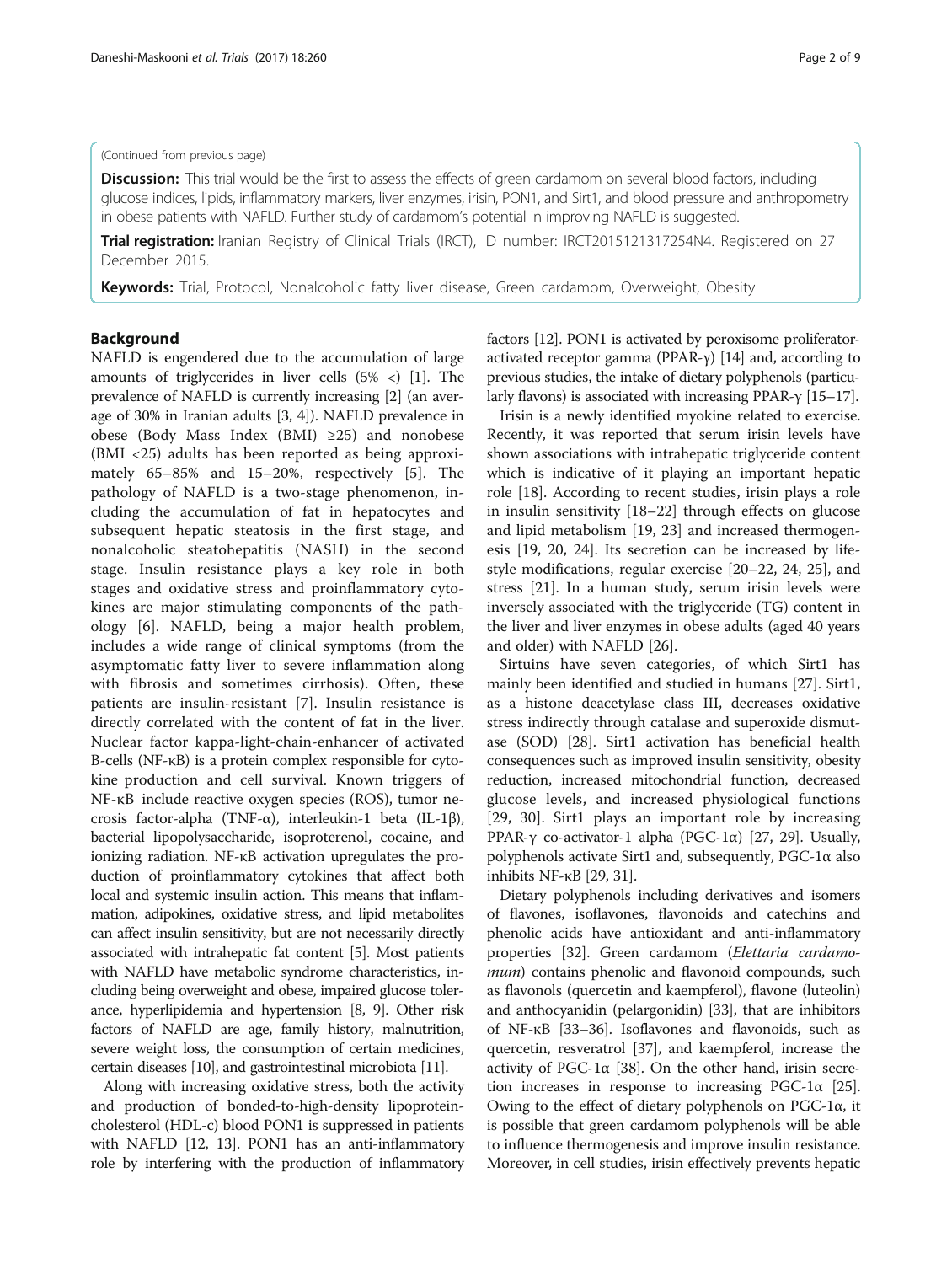steatosis by lipogenic gene expression changes and oxidative stress inhibition [[18\]](#page-7-0). In addition, irisin leads to fibroblast growth factor-21 (FGF-21) upregulation through the PPAR signaling pathway, especially PPAR-α [[22\]](#page-7-0), which can subsequently improve insulin sensitivity and hepatic steatosis [[22](#page-7-0), [26\]](#page-7-0).

Lifestyle changes—including gradual weight loss and increasing physical activity—are common ways to reduce and treat NAFLD [\[39](#page-7-0)–[43\]](#page-7-0). Since achieving weight loss and maintaining a reduced weight for a long time is difficult [\[44](#page-7-0)], it seems that dietary changes may be a proposed therapeutic approach for these patients [[45\]](#page-7-0). Some studies were conducted on green cardamom's role in health as a spice. The effects of cardamom reported by those studies are blood pressure lowering, fibrinolysis enhancing, antispasmodic effects, and gastroprotective, antibacterial, antioxidant [\[46\]](#page-7-0), anti-inflammatory, antifood poisoning, carminative, diuretic, expectorant, heartfunction improving, anticarcinogenic [[47](#page-7-0)], and antiplatelet aggregation effects [\[48](#page-7-0)]. Cardamom volatile oil contains terpenes, esters, flavonoids and other compounds. The major constituents of the volatile oil of cardamom include about 36% 1,8-cineole, 31% alpha-terpinil acetate, 12% limonene, 3% sabinene and others. Most studies have been conducted on the 1,8-cineole compound. The reported effects are apoptotic, the inhibiting of cytokines, prostaglandins, leukotrienes, and nitric oxide (inhibition of cyclooxygenase-2 (COX-2) and inducible nitric oxide synthase (iNOS)), TNF- $\alpha$  and IL-1β inhibition, liver necrosis reduction, cardiovascular effects (blood vessel relaxation), as well as anticholinergic effects and the blocking of muscarinic receptors [[49\]](#page-7-0).

The hypothesis is that the antioxidant, anti-inflammatory, antibacterial, and hypolipidemic activities of cardamom can improve NAFLD. The effects of cardamom on Sirt1 secretion and, subsequently, PGC-1α, irisin, and insulin sensitivity are not clear. Moreover, its effects on PPAR-γ and, subsequently, serum PON1 levels need further study. With an awareness that NAFLD increases in overweight or obese populations, and the lack of human studies on the effects of green cardamom, this clinical trial study was planned to determine its impact on blood glucose indices, lipids and inflammatory profiles, liver function, and insulin resistance, especially through irisin, PON1, and Sirt1.

## Methods

## Study design and objectives

A double-blind randomized clinical trial design is to be used in this study.

## **Objectives**

× Compare the mean serum lipid (triglycerides (TG), total cholesterol (TC), low-density lipoprotein (LDL), high-density lipoprotein (HDL)) and glucose indices (fasting blood sugar (FBS), fasting blood insulin (FBI), homeostasis model assessment-insulin resistance (HOMA-IR), Quantitative Insulin Sensitivity Check Index (QUICKI)) between the two groups and within each group, before and after intervention

- × Compare the mean serum inflammatory factors (TNF-α, interleukin-6 (IL-6), highly sensitive Creactive protein (hs-CRP)) between the two groups and within each group, before and after intervention
- × Compare the mean of serum PON1, sirt1, and irisin between the two groups and within each group, before and after intervention

## Inclusion criteria

- × NAFLD diagnosed by a radiologist and a hepatologist using ultrasonography, and divided into one of three categories (mild, moderate or severe degree)
- × Age 30–60 years
- $\times$  Overweight or obese (25  $\leq$  BMI  $<$  35)
- × Informed consent signed and dated by the subject and investigator

## Exclusion criteria

- × History of alcohol consumption during the preceding 12 months, based on patient's own evidence
- × Suffering from cognitive impairment or other psychotic illnesses, as diagnosed by a psychiatrist
- × Severe depression, lacking the ability to cooperate and answer questions
- × Diagnosed pathological conditions affecting the liver such as viral hepatitis, acute or chronic liver failure, cholestasis, liver transplantation, habitual abuse of nonsteroidal anti-inflammatory drugs, antibiotics, antisecretory drugs causing achlorhydria within 3 months before the study, corticosteroids, amiodarone, valproate, prednisone, tamoxifen, perhexiline and methotrexate, rapid weight loss, diabetes, heart failure, thyroid disorders, kidney disease, respiratory failure, psychological disorders, hereditary hemochromatosis and Wilson's disease, alpha-1 antitrypsin deficiency, autoimmune diseases, celiac disease, use of liver fat inducers, and hormonal drugs
- × Acute systemic disease, cystic fibrosis, muscular dystrophy, protein malnutrition, a history of gastrointestinal surgery, neurological disorders, structural abnormalities of the gastrointestinal tract
- × NAFLD caused by secondary factors including drugs, surgical procedures, environmental toxins, and total parenteral nutrition (TPN)
- × Conditions leading to physical inactivity (disability)
- × Uncontrolled hypertension (>140/90 mmHg)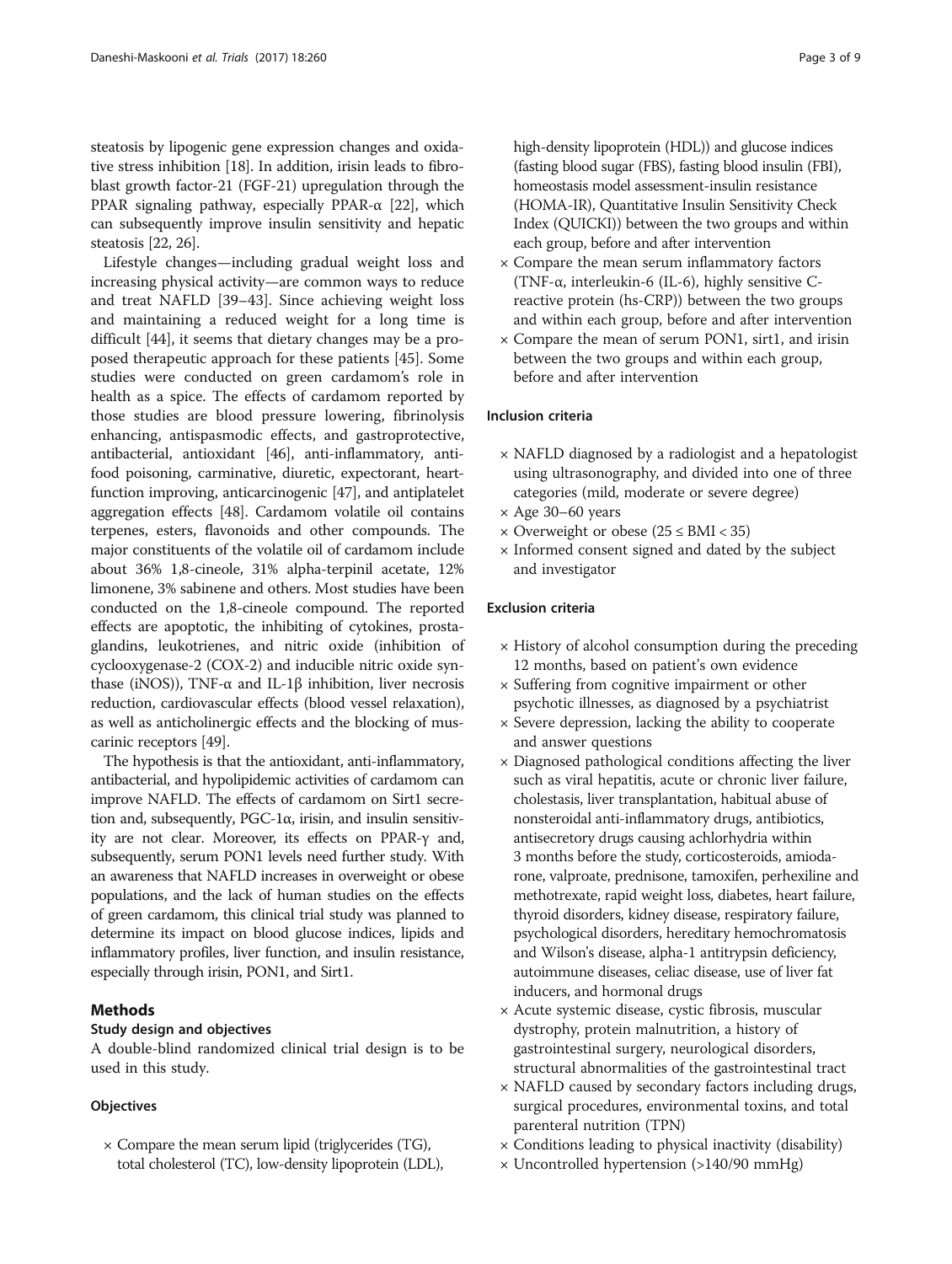- × Any diagnosed malignancy
- × Breast feeding, pregnant, and/or planning for pregnancy in the following 3 months
- × Professional athlete or doing regular exercise
- $\times$  Treatment with statins, antihypertensive drugs, ursodeoxycholic acid, probiotics, and multivitaminmineral and antioxidant supplements during the past 3 months
- × Surgery for weight loss in the past year and weight loss in the past 3 months
- × Intake of drugs that interact with cardamom including aspirin, anticoagulants (warfarin, heparin) and antiplatelet (clopidogrel), nonsteroidal antiinflammatory (ibuprofen or naproxen), blood pressure-lowering drugs, central nervous system (CNS) depressants (benzodiazepines such as lorazepam or diazepam, barbiturates such as phenobarbitals, narcotics such as codeine, some antidepressants and alcohol), anaesthetics, antibiotics, anticancer agents, anticholinergics, antifungals, cyproheptadine, diuretics (loop), estrogen, indomethacin, muscarinic agents, pain relievers and prednisolone
- × Taking a multivitamin-mineral or antioxidant supplement at least once a week during the study
- × Not taking more than 10% of prescription supplements

#### Study subjects

Patients with NAFLD attending the polyclinic of the NIOC Central Hospital in Tehran are to be invited to the study. The patients will be diagnosed by a radiologist and a hepatologist as having fatty liver, using ultrasonography. Patients should meet the eligibility criteria. After their identification, the patients will be referred to the principal investigator.

First, the goals, methods, and benefits of the intervention will explained and Informed Consent Forms signed. The general questionnaire, short-form International Physical Activity Questionnaire (IPAQ) and 24-h food recall questionnaire are to be completed by interviews. Necessary education and guidelines concerning lifestyle modification, will then be given [\[45\]](#page-7-0), including a weightloss diet (5% weight loss during the study [\[50\]](#page-7-0)) and increasing physical activity (aerobic with moderate intensity, at least 3 times per week, 30–45 min [\[51\]](#page-7-0)).

Anthropometric measurements, including weight, height and waist circumference are to be assessed by using a digital scale, stadiometer, and nonelastic tape, respectively.

A 24-h food recall questionnaire is to be completed at the beginning, after 1.5 months, and at the end. Blood pressure (systolic and diastolic) will be measured at the beginning and the end with a manometer. Ten milliliters of blood at the beginning and 10 ml at the end are taken from a peripheral vein after a 12-h overnight fast. After centrifuging for 20 min  $(3000 \text{ g})$ , the serum samples will be frozen simultaneously and stored at −80 °C until analyzed. At the end, the evaluated outcomes are to be presented to the patients privately.

## The sample size

The sample size was calculated using the "two mean comparison formula" and was related to a previous study [[52\]](#page-7-0) which had assessed the effects of cardamom on lipid profiles. In this study, the errors I and II are considered to be 0.05 and 0.2, respectively. The mean difference of TG between the groups was 5 mg/dl, and the standard deviation of each group was 8 mg/dl. The sample size was determined to be 40 subjects in each group. In total, 80 patients were invited and randomly divided into two groups as follows:

- 1. Forty overweight or obese patients with NAFLD will be given lifestyle change recommendations (weight-loss diet (5%) during the study and increasing physical activity) and a green cardamom supplement for 3 months
- 2. Forty overweight or obese patients with NAFLD will be given lifestyle change recommendations (weight loss diet (5%) during the study and increasing physical activity) and a placebo supplement for 3 months

## Randomization and intervention

Patients are divided into two equal groups using block randomization. Stratified randomization will be used to control age and gender distribution. In this study, the ratio of green cardamom and placebo supplementation groups is 1:1. The block randomization is performed by an assistant and the intervention allocation is blinded for both the investigator and subjects. The participants are randomly placed into two groups receiving whole green cardamom powder or toast powder supplements. Cardamom and placebo capsules are prepared by the Traditional Medicine Research Center (TMRC), Iran University of Medical Sciences. Each capsule contains 0.5 g of whole green cardamom or toast powder. Placebo and cardamom capsules are similar in shape, size, and color. At the beginning of the study, all placebo capsules are to be placed near the cardamom capsules so that the patients are able to smell them. Even though some cardamom volatile oils may be absorbed by the placebo capsules, this amount is considered negligible compared to the amounts that affect health indicators. The type of supplements is blinded as A and B packages for investigators and patients.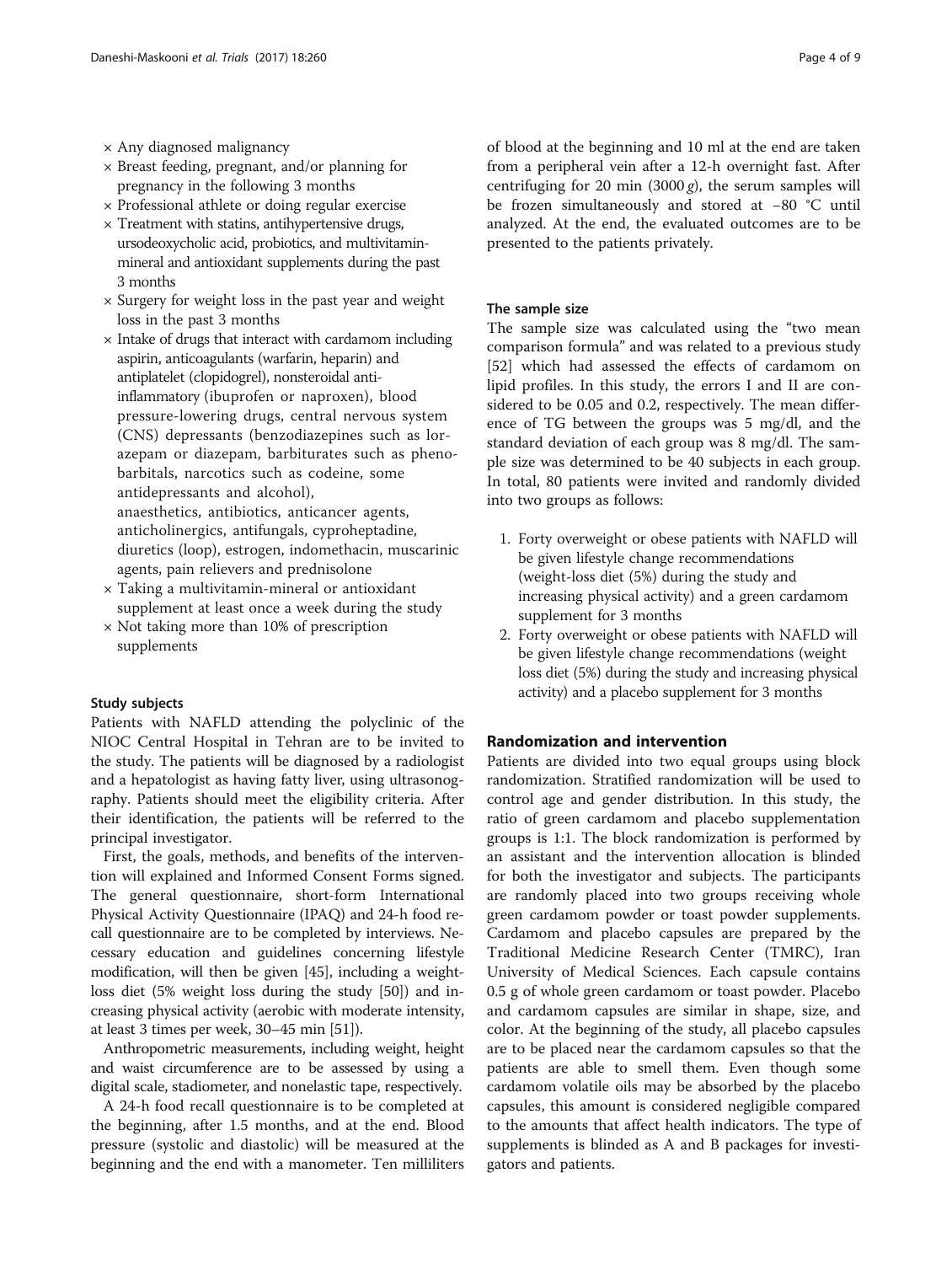According to previous trials, the dose of whole green cardamom powder was determined to be 3 g per day [[46, 52](#page-7-0), [53\]](#page-7-0); two capsules were consumed with each meal.

The voucher number of green cardamom is Elettaria cardamomum (L.) Maton, Family: Zingiberaceae, PMP-669. An essential oil percentage and the total content of phenolic and flavonoid compounds of green cardamom will be assessed using high-performance liquid chromatography (HPLC) and gas chromatography mass spectrometry (GC-MS) in the institute of medicinal plants, Shahid Beheshti University of Medical Sciences, Tehran, Iran. Some polyphenolic compounds of green cardamom, whose effects have been mentioned in other articles (caffeic acid, gallic acid, quercetin and luteolin), will also be determined by using HPLC.

Supplements are to be distributed among patients once a month and their potential complications and consumption processes registered (number of consumed capsules and the returned packages). In addition, the consumption process is to be checked once a week, by telephone.

## Lifestyle changes

A weight-loss diet (5% weight loss during the study), recommendations for increasing physical activity (aerobic with moderate intensity, at least three times per week at 30–45 min), and lifestyle changes will be presented to all patients enrolled for the study by an experienced dietician placed in the polyclinic of the NIOC Central Hospital in Tehran.

#### Measurements and assessments

The grade of fatty liver is to be determined in a fasting state by medical ultrasound (also known as diagnostic sonography or ultrasonography). This is a diagnostic imaging technique which applies ultrasound in order to examine the images of internal bodily organs and structures such as the liver. Its aim is often to find the source of a disease or to exclude any pathology. One radiologist will do the ultrasound diagnostic imaging for all patients to reduce human error differences.

Serum lipid profile (TC, HDL, LDL, TG) and liver enzymes (alanine transaminase (ALT), aspartate transaminase (AST)) are to be measured by using the specific kits and Hitachi analyzer (or BT-3500) device. Serum lipid profile has now become almost a routine test. These will be done in a 12-h fasting state.

Blood glucose profiles, including FBS, FBI, HOMA-IR, and QUICKI are measured by a glucose specific kit (glucose oxidase method), electrochemiluminescence ((ECL) by the cobas e 411® analyzer device) and the following formulae, respectively:

$$
QUICKI = 1/ (log (fasting insulin \mu U/ml) + log (fasting glucose mg/dl))
$$

$$
HOMA-IR = (FBI (mU/l) \times FBS (mmol/l) \big) / 22.5
$$

Glucose oxidase is widely used for the determination of free glucose level in body diagnostic fluids.

Serum inflammatory factors (IL-6, TNF-α, hs-CRP), irisin, Sirt1 and PON1 are measured by using the enzyme-linked immunosorbent assay (ELISA) method (sandwich ELISA format) and specific kits.

The ELISA is a test that uses antibodies and color change to identify a substance. The ELISA is often used as a diagnostic tool in medicine [\[54\]](#page-7-0). The ELISA test will be done by Elisa washer (Combiwash Human®) and bioElisa reader devices (biokit® ELx800) in this study.

Food intake and physical activity are to be assessed by using a 24-h food recall (at the beginning, after 1.5 months, and at the end) questionnaire and short-form IPAQ (at the beginning and the end), respectively.

The patients will be asked to remember all consumed food and drink during the past 24 h when completing the 24-h food recall questionnaire. This questionnaire has previously been validated in Iran [[55\]](#page-8-0). The intake values will be turned to g/day, based on household food scales [[56](#page-8-0)]. The dietary intakes are to be calculated by using the DFP (Dorosty Food Processor) software that contains Iranian food composition tables [\[55\]](#page-8-0). The intake of macronutrients and micronutrients including dietary antioxidants will thus be determined.

The purpose of the IPAQ is to provide a set of welldeveloped instruments that can be used internationally to obtain comparable estimates of physical activity. The short version of the questionnaire is suitable for use in national and regional surveillance systems and provides information required in research work or for evaluation purposes. Three levels (categories) of physical activity are proposed: low, moderate, and high [\[57](#page-8-0)]. This questionnaire has been validated in previous studies [\[58](#page-8-0)–[60](#page-8-0)] including in Iran [[61, 62](#page-8-0)].

The effect of dietary intakes, including dietary antioxidants and physical activity, will be controlled by prescribing the same diet and physical activity for all patients in both groups.

Systolic and diastolic blood pressure values will be measured with a mercury manometer at the beginning and the end of the study. Values are to be recorded in millimeters of mercury (mmHg).

Weight, height and waist circumference are determined by using a digital scale, stadiometer and nonelastic tape, respectively. They are measured thus: weight without shoes, with minimal clothing, and with a 100-g accuracy; height without shoes, standing, heels against the wall, flat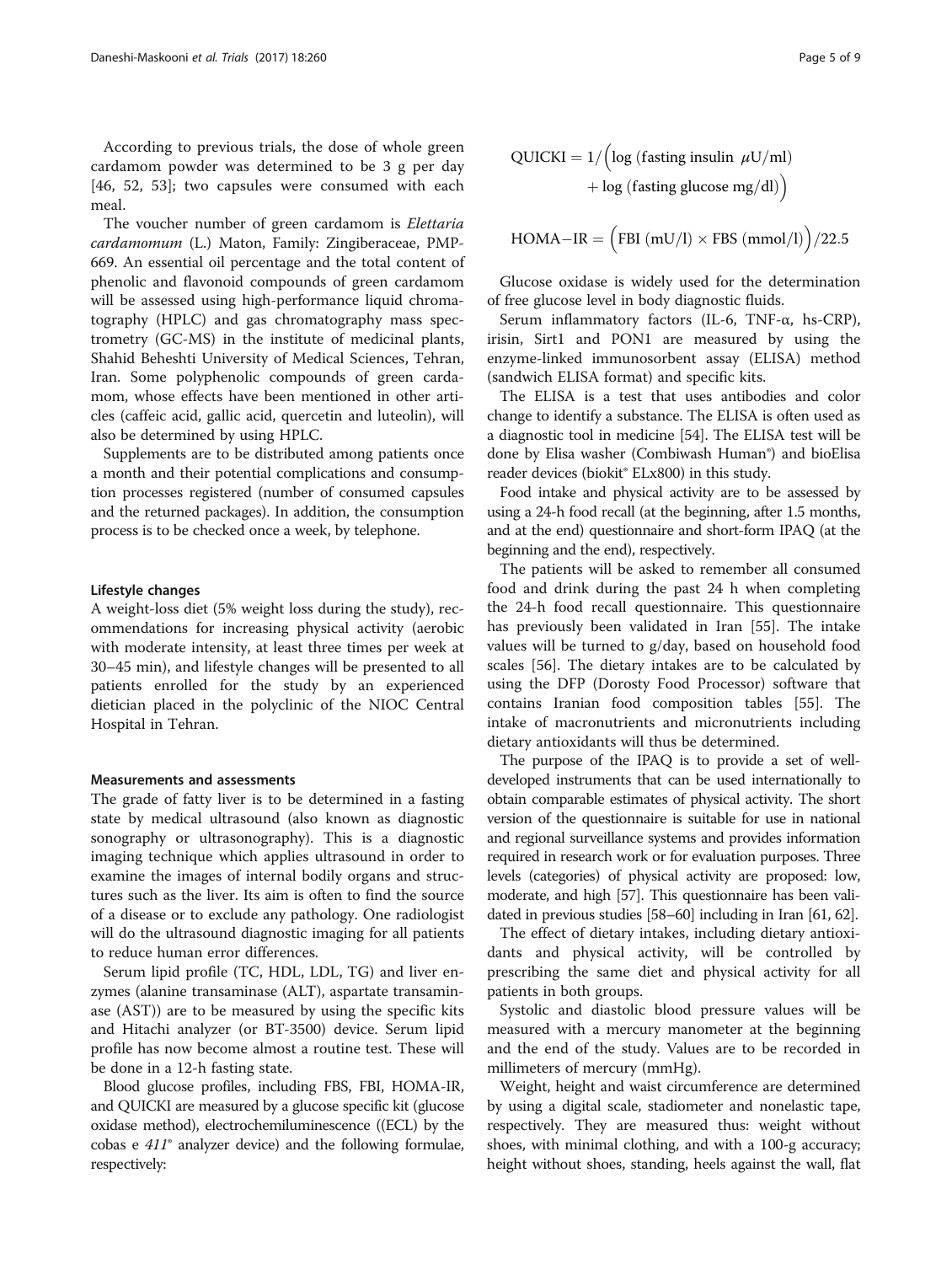and forward head, and with 0.5-cm accuracy; and waist circumference with minimal clothing, midway between the last rib and the iliac crest.

Collection of blood, specimen storage, and laboratory tests are to be conducted at the NIOC Central Hospital in Tehran.

Figure 1 presents the overall contents of enrollment, interventions, and assessments. Moreover, the Standard Protocol Items: Recommendations for Interventional Trials (SPIRIT) Checklist is provided as an Additional file [1.](#page-6-0)

The trial conduct is to be frequently audited by an assistant through an independent process.

#### Data analysis

Data entry, coding, security, and storage are also to be considered. The normality of continuous variables will be determined using a Kolmogorov-Smirnov test. Continuous and categorical baseline characteristics of the groups will be assessed using a t test and a chi-square test, respectively. Multivariate, two-factor, repeated measures analysis of variance will be used to assess time effects and to analyze time × treatment interaction effects on all dependent variables. All statistical

measurements will be reported with 95% confidence interval (CI). A  $P$  value < 0.05 will be considered as statistically significant. The data will be analyzed by using SPSS software.

## Data accessibility

The principal investigator will have access to the final trial dataset, and such access for other investigators is limited. The trial results are presented only through the publication.

## **Discussion**

This trial will first assess the effects of green cardamom (Elettaria cardamomum) on blood glucose indices, lipids, inflammatory factors, paraxonase-1, sirtuin-1 and irisin in overweight or obese patients with nonalcoholic fatty liver disease (NAFLD). The different clinical usages and the lack of awareness concerning the advantages and disadvantages of green cardamom in patients with NAFLD makes this study very pertinent. Although there is a hypothetical reason for using green cardamom in the treatment of some disorders, its therapeutic use in humans necessitates the study of its potential in different

|                                                                    | <b>STUDY PERIOD</b>                               |                         |                |                  |                         |                         |
|--------------------------------------------------------------------|---------------------------------------------------|-------------------------|----------------|------------------|-------------------------|-------------------------|
| <b>Trial Contents</b>                                              | Enrolment<br>Allocation<br><b>Post-allocation</b> |                         |                |                  | Close-out               |                         |
| <b>TIMEPOINT</b>                                                   | $-t_1$                                            | $\bf{0}$                | +1 Month       | $+1.5$<br>Months | $+2$<br><b>Months</b>   | $+3$<br><b>Months</b>   |
| <b>ENROLMENT:</b>                                                  | $\overline{X}$                                    |                         |                |                  |                         |                         |
| Eligibility<br>Screen                                              | $\boldsymbol{\mathrm{X}}$                         |                         |                |                  |                         |                         |
| <b>Informed</b><br>Consent                                         | $\mathbf X$                                       | $\mathbf{X}$            |                |                  |                         |                         |
| <b>General</b><br><b>Questionnaire</b>                             |                                                   | $\mathbf X$             |                |                  |                         | $\mathbf{X}$            |
| 24-Hour Food<br>Recall                                             |                                                   | $\mathbf X$             |                | $\mathbf{X}$     |                         | $\mathbf X$             |
| <b>SF-IPAQ</b><br>Questionnaire                                    |                                                   | $\mathbf X$             |                |                  |                         | $\mathbf X$             |
| <b>Anthropometrics</b>                                             |                                                   | $\overline{X}$          |                |                  |                         | $\overline{X}$          |
| Other<br><b>Questionnaires</b>                                     |                                                   | $\mathbf X$             |                |                  |                         | $\mathbf X$             |
| <b>Taking Blood</b>                                                |                                                   | X                       |                |                  |                         | $\overline{X}$          |
| <b>Allocation</b>                                                  |                                                   | $\overline{\mathbf{X}}$ |                |                  |                         |                         |
| <b>Interventions:</b>                                              |                                                   |                         |                |                  |                         |                         |
| [Intervention A]                                                   |                                                   | $\mathbf X$             | $\mathbf X$    |                  | $\mathbf X$             |                         |
| [Intervention B]                                                   |                                                   | $\overline{X}$          | $\overline{X}$ |                  | $\overline{\mathbf{X}}$ |                         |
| Assessments:                                                       |                                                   |                         |                |                  |                         |                         |
| <b>Dietary Status</b>                                              |                                                   | $\mathbf X$             |                | $\mathbf X$      |                         | $\mathbf X$             |
| <b>Blood Pressure</b>                                              |                                                   | $\overline{\text{X}}$   |                |                  |                         | $\overline{\text{X}}$   |
| Inflammatory<br><b>Factors</b>                                     |                                                   | $\mathbf X$             |                |                  |                         | $\mathbf X$             |
| <b>Lipid Profile</b>                                               |                                                   | $\mathbf X$             |                |                  |                         | $\mathbf X$             |
| <b>Blood Sugar</b><br><b>Indices</b>                               |                                                   | $\overline{X}$          |                |                  |                         | $\overline{X}$          |
| Paraxonase-1                                                       |                                                   | $\overline{X}$          |                |                  |                         | $\overline{\mathbf{X}}$ |
| Sirtuin-1                                                          |                                                   | $\overline{X}$          |                |                  |                         | $\overline{\mathbf{X}}$ |
| Irisin                                                             |                                                   | $\overline{\mathbf{X}}$ |                |                  |                         | $\overline{\mathbf{X}}$ |
| <b>Physical Activity</b><br><b>Status</b>                          |                                                   | $\mathbf X$             |                |                  |                         | $\overline{X}$          |
| <b>Anthropometrics</b>                                             |                                                   | $\overline{X}$          |                |                  |                         | $\overline{\mathbf{X}}$ |
| Socioeconomic<br><b>Status</b>                                     |                                                   | $\overline{\mathbf{X}}$ |                |                  |                         | $\mathbf X$             |
| Fig. 1 Contents include enrollment, interventions, and assessments |                                                   |                         |                |                  |                         |                         |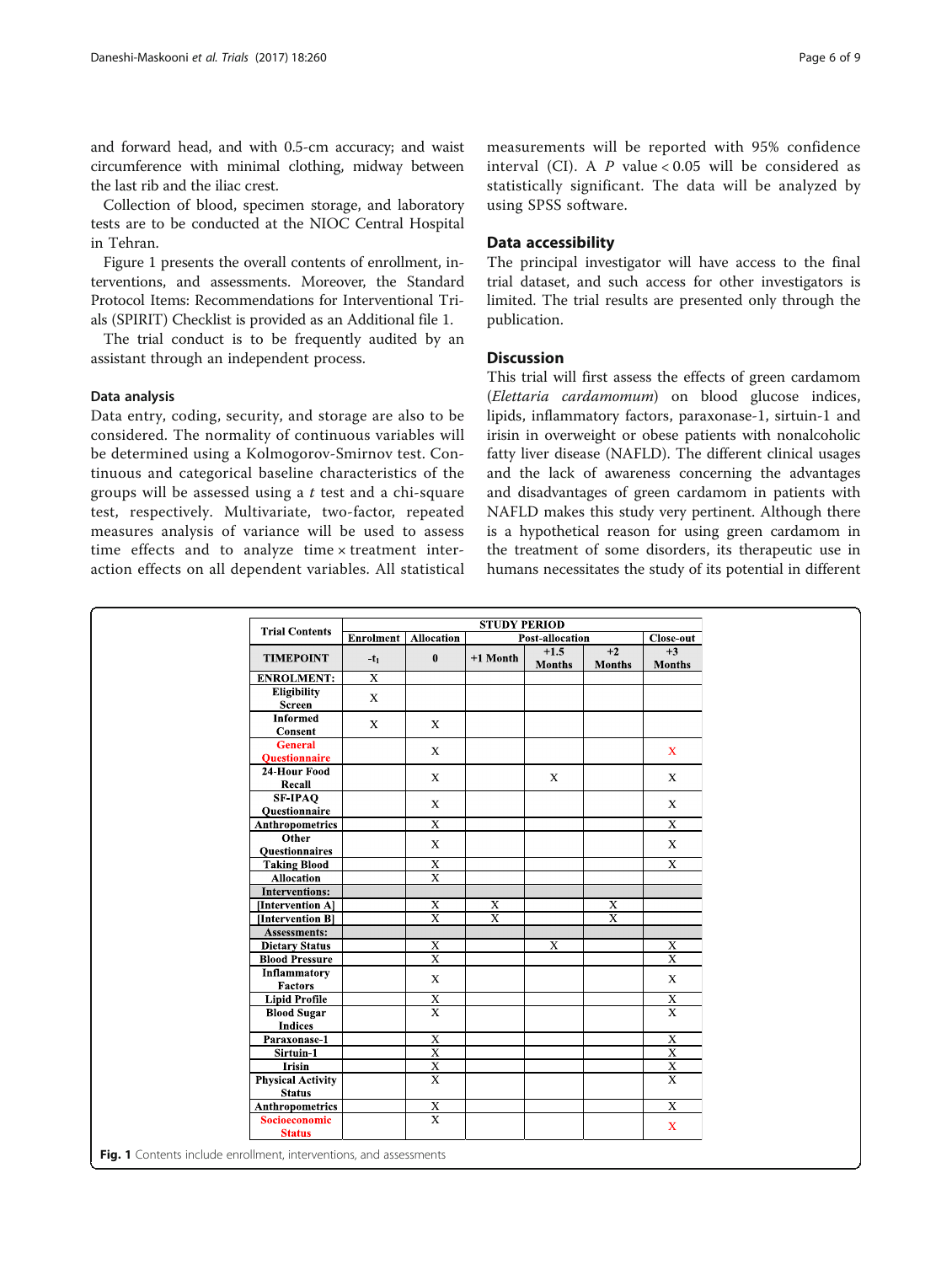<span id="page-6-0"></span>diseases, particularly NAFLD. Attention should be paid to the increasing rates of obesity (and, consequently, NAFLD). Due to remarkable changes of some blood markers in this population, and the lack of human studies on the effects of green cardamom, this trial selected these patients as the most suitable cases for intervention.

The strengths of the study are its randomized doubleblinded design, protocol publication, the measurement of dietary outcomes and physical activity status, and the recording of patient-reported probable complications.

The limitations of the study are self-reporting of diet and physical activity, slow patient recruitment because of the eligibility criteria, a single center and lack of cooperation by some patients at the end, which may lead to these patients needing to be being replaced.

## Trial status

Recruitment of the participants was ongoing at the time of manuscript submission.

## Additional file

[Additional file 1:](dx.doi.org/10.1186/s13063-017-1979-3) SPIRIT Checklist. This checklist applies to protocols for all clinical trials and focuses on content rather than format. The checklist recommends a full description of what is planned; it does not prescribe how to design or conduct a trial. The SPIRIT recommendations aim to facilitate the drafting of high-quality protocols and enhance the transparency and completeness of trial protocols for the benefit of investigators, trial participants, patients, sponsors, funders, research ethics committees or institutional review boards, peer reviewers, journals, trial registries, policymakers, regulators, and other key stakeholders. Click here for file: [www.spirit-statement.org/wp-content/uploads/2013/08/SPIRIT-](http://www.spirit-statement.org/wp-content/uploads/2013/08/SPIRIT-Checklist-download-8Jan13.doc)[Checklist-download-8Jan13.doc.](http://www.spirit-statement.org/wp-content/uploads/2013/08/SPIRIT-Checklist-download-8Jan13.doc) (DOC 138 kb)

#### Abbreviations

ALT: Alanine transaminase; ANCOVA: Analysis of covariance; AST: Aspartate transaminase; BMI: Body Mass Index; CNS: Central nervous system; COX-2: Cyclooxygenase-2; DFP: Dorosty Food Processor; ECL: Electrochemiluminescence; ELISA: Enzyme-linked immunosorbent assay; FBI: Fasting blood insulin; FBS: Fasting blood sugar; FGF-21: Fibroblast growth factor-21; GC-MS: Gas chromatography mass spectrometry; HDLc: High-density lipoprotein-cholesterol; HOMA-IR: Homeostasis model assessment-insulin resistance; HPLC: High-performance liquid chromatography; hs-CRP: High-sensitivity C-reactive protein; IL-1β: Interleukin-1 beta; IL-6: Interleukin-6; iNOS: Inducible nitric oxide synthase; IPAQ: International Physical Activity Questionnaire; LDL-c: Lowdensity lipoprotein-cholesterol; NAFLD: Nonalcoholic fatty liver disease; NASH: Nonalcoholic steatohepatitis; NF-κB: Nuclear factor kappa-light-chain-enhancer of activated B-cells; NIOC: National Iranian Oil Company; PGC-1α: PPAR-γ co-activator-1 alpha; PON-1: Paraxonase-1; PPAR: Peroxisome proliferationactivated receptor; QUICKI: Quantitative Insulin Sensitivity Check Index; ROS: Reactive oxygen species; Sirt-1: Sirtuin-1; SOD: Superoxide dismutase; TC: Total cholesterol; TG: Triglyceride; TMRC: Traditional Medicine Research Center; TNF-α: Tumor necrosis factor-alpha; TPN: Total parenteral nutrition

#### Acknowledgements

This PhD thesis was supported by the Tehran University of Medical Sciences. The cooperation of the NIOC Central Hospital in Tehran is acknowledged.

## Funding

Funding of the trial is supported by the Tehran University of Medical Sciences.

#### Availability of data and materials

Not applicable.

#### Authors' contributions

MDM, GS, and SAK conceived and developed the idea for the paper and revised the manuscript. SM, SMA, MBF and SAJT contributed to data collection. MBF wrote numerous drafts. MQ contributed to statistical interpretations. All authors read and approved the final manuscript.

#### Competing interests

The authors declare that they have no competing interests.

#### Consent for publication

Not applicable.

#### Ethics approval and consent to participate

This trial is being conducted with the approval of the Ethics Committee of the Tehran University of Medical Sciences (Ethical Code: IR.TUMS.REC.1394.791). An Informed Consent Form (in Persian) is being obtained from all the participants. Participation is free, and a patient can withdraw at whatever point the person feels they are unable to continue. In this study, lifestyle advice will be presented free to the participants and there is no bar to receiving the other health care services of the center. Side effects of the supplements have not been reported in previous studies. The personal information of participants will be kept secret before, during, and after the trial.

## Publisher's Note

Springer Nature remains neutral with regard to jurisdictional claims in published maps and institutional affiliations.

#### Author details

<sup>1</sup>Department of Community Nutrition, School of Nutritional Sciences and Dietetics, Tehran University of Medical Sciences, Tehran, Iran. <sup>2</sup>Department of Clinical Nutrition, School of Nutritional Sciences and Dietetics, Tehran University of Medical Sciences, Tehran, Iran. <sup>3</sup>National Iranian Oil Company (NIOC) Central Hospital, Tehran, Iran. <sup>4</sup> Non-Communicable Diseases Research Center, Alborz University of Medical Sciences, Karaj, Iran. <sup>5</sup>Baqiyatallah Research Center for Gastroenterology and Liver Diseases (BRCGL), Baqiyatallah University of Medical Sciences, Tehran, Iran.

# Received: 28 November 2016 Accepted: 8 May 2017

#### References

- 1. Sherlock S, Dooley J. Diseases of the liver and biliary system. 11th ed. Oxford: Blackwell Science; 2002. p. 423.
- 2. Adibi A, Jaberzadeh-Ansari M, Dalili AR, Omidifar N, Sadeghi M. Association between nonalcoholic fatty liver disease (NAFLD) and coronary artery disease (CAD) in patients with angina pectoris. Open J Med Imaging. 2013; 3:97–101. doi:[10.4236/ojmi.2013.33015](http://dx.doi.org/10.4236/ojmi.2013.33015).
- 3. Amirkalali B, Poustchi H, Keyvani H, Khansari MR, Ajdarkosh H, Maadi M, Sohrabi MR, Zamani F. Prevalence of non-alcoholic fatty liver disease and its predictors in north of Iran. Iran J Public Health. 2014;43(9):1275–83.
- 4. Bagheri Lankarani K, Ghaffarpasand F, Mahmoodi M, Lotfi M, Zamiri N, Heydari ST, Fallahzadeh MK, Maharlouei N, Babaeinejad M, Mehravar S, Geramizadeh B. Non alcoholic fatty liver disease in Southern Iran: a population based study. Hepat Mon. 2013;13(5):e9248.
- 5. Fabbrini E, Sullivan S, Klein S. Obesity and nonalcoholic fatty liver disease: biochemical, metabolic and clinical implications. Hepatology. 2010;51(2): 679–89. doi:[10.1002/hep.23280](http://dx.doi.org/10.1002/hep.23280).
- 6. Sahebkar A. Potential efficacy of ginger as a natural supplement for nonalcoholic fatty liver disease. World J Gastroenterol. 2011;17(2):271–2. doi: [10.3748/wjg.v17.i2.271.](http://dx.doi.org/10.3748/wjg.v17.i2.271)
- 7. McCullough A. The clinical features, diagnosis and natural history of nonalcoholic fatty liver disease. Clin Liver Dis. 8(3):521–33. doi[:10.1016/j.cld.](http://dx.doi.org/10.1016/j.cld.2004.04.004) [2004.04.004.](http://dx.doi.org/10.1016/j.cld.2004.04.004)
- 8. Musso G, Molinaro F, Paschetta E, Gambino R, Cassader M. Lipid modifiers and NASH: statins, ezetimibe, fibrates, and other agents. In; McCullough AJ, Day CP, editors. Non-alcoholic fatty liver disease. Wiley Blackwell; 2013. p. 293–307. <http://onlinelibrary.wiley.com/doi/10.1002/9781118556153.ch26/pdf>.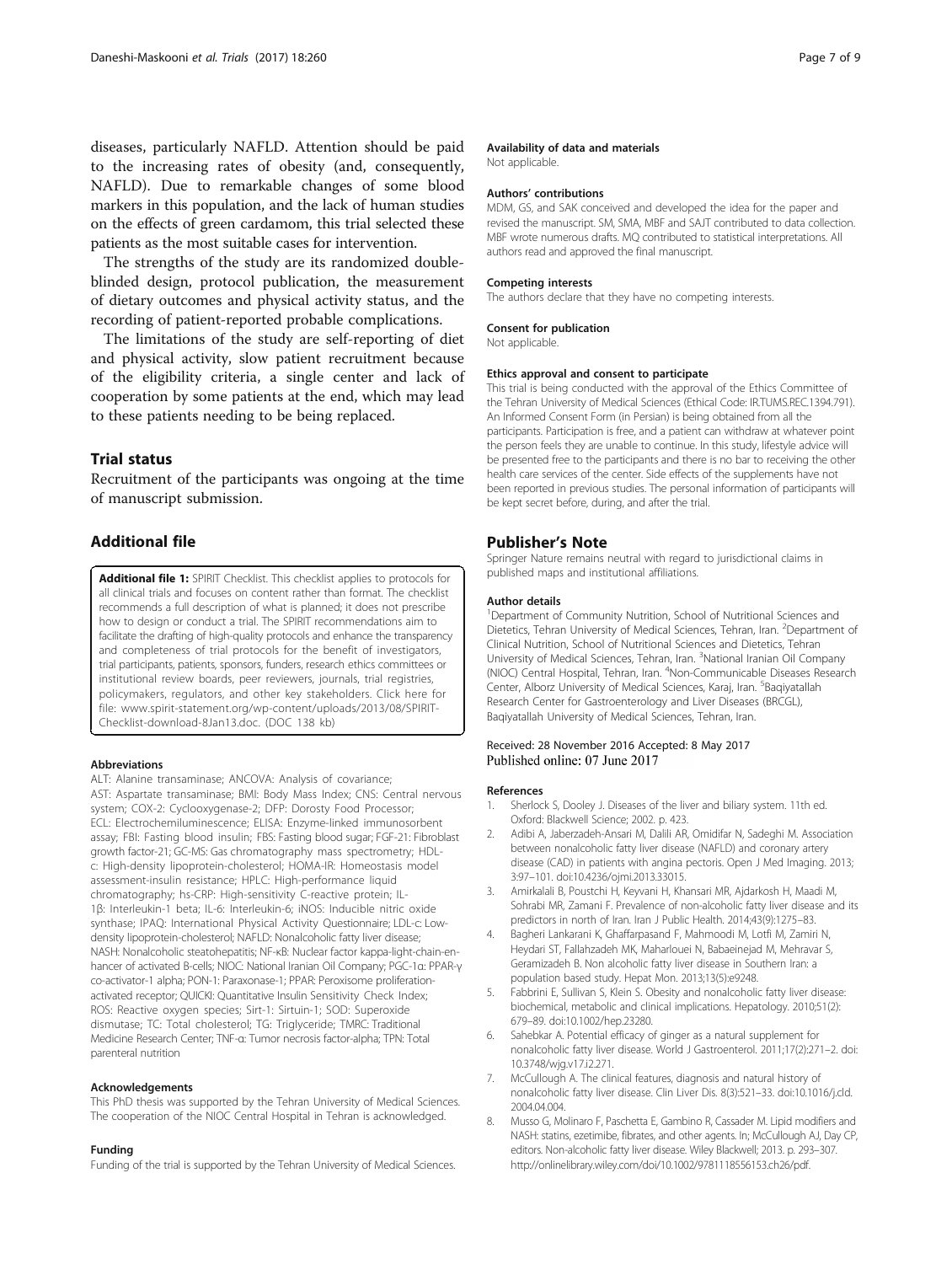- <span id="page-7-0"></span>9. Gaharwar R, Trikha S, Margekar SL, Jatav OP, Ganga PD. Study of clinical profile of patients of non alcoholic fatty liver disease and its association with metabolic syndrome. J Assoc Physicians India. 2015;63(1):12–6.
- 10. National Guideline Centre (UK). Non-alcoholic fatty liver disease: assessment and management. London: (NICE Guideline, No. 49.) 5, Risk factors for NAFLD; 2016. Available from:<https://www.ncbi.nlm.nih.gov/books/NBK384735/>.
- 11. Lau E, Carvalho D, Freitas P. Gut microbiota: association with NAFLD and metabolic disturbances. Biomed Res Int. 2015; Article ID 979515. 9 pages. doi[:10.1155/2015/979515.](http://dx.doi.org/10.1155/2015/979515)
- 12. Camps J, Marsillach J, Rull A, Alonso-Villaverde C, Joven J. Interrelationships between paraoxonase-1 and monocyte chemoattractant protein-1 in the regulation of hepatic inflammation. Adv Exp Med Biol. 2010;660:5–18. doi: [10.1007/978-1-60761-350-3\\_2](http://dx.doi.org/10.1007/978-1-60761-350-3_2).
- 13. Atamer A, Bilici A, Yenice N, Selek S, Ilhan N, Atamer Y. The importance of paraoxonase 1 activity, nitric oxide and lipid peroxidation in hepatosteatosis. J Int Med Res. 2008;36:771–6.
- 14. Khateeb J, Gantman A, Kreitenberg AJ, Aviram M, Fuhrman B. Paraoxonase 1 (PON1) expression in hepatocytes is upregulated by pomegranate polyphenols: a role for PPAR-gamma pathway. Atherosclerosis. 2010;208(1): 119–25. doi:[10.1016/j.atherosclerosis.2009.08.051.](http://dx.doi.org/10.1016/j.atherosclerosis.2009.08.051)
- 15. Yoon JH, Baek SJ. Molecular targets of dietary polyphenols with anti-inflammatory properties. Yonsei Med J. 2005;46(5):585–96. doi:[10.3349/ymj.2005.46.5.585.](http://dx.doi.org/10.3349/ymj.2005.46.5.585)
- 16. Santangelo C, Varì R, Scazzocchio B, Benedetto RD, Filesi C, Masella R. Polyphenols, intracellular signalling and inflammation. Ann Ist Super Sanita. 2007;43(4):394–405.
- 17. Penumetcha M and Santanam. Nutraceuticals as ligands of PPARγ. PPAR Research. 2012:1–7. Article ID 858352. doi[:10.1155/2012/858352.](http://dx.doi.org/10.1155/2012/858352)
- 18. Park MJ, Kim DI, Choi JH, Heo YR, Park SH. New role of irisin in hepatocytes: the protective effect of hepatic steatosis in vitro. Cell Signal. 2015. doi:[10.](http://dx.doi.org/10.1016/j.cellsig.2015.04.010) [1016/j.cellsig.2015.04.010](http://dx.doi.org/10.1016/j.cellsig.2015.04.010).
- 19. Gamas L, Matafome P, Seiça R. Irisin and myonectin regulation in the insulin resistant muscle: implications to adipose tissue: muscle crosstalk. J Diabetes Res. 2015:8. Article ID 359159. doi[:10.1155/2015/359159](http://dx.doi.org/10.1155/2015/359159).
- 20. Panati K, Suneetha Y, Narala VR. Irisin/FNDC5—An updated review. Eur Rev Med Pharmacol Sci. 2016;20:689–97.
- 21. Sanchis-Gomar F, Perez-Quilis C. The p38–PGC-1α–irisin–betatrophin axis. Adipocyte. 2014;3(1):67–8. doi:[10.4161/adip.27370.](http://dx.doi.org/10.4161/adip.27370)
- 22. Arias-Loste MT, Ranchal I, Romero-Gómez M, Crespo J. Irisin, a link among fatty liver disease, physical inactivity and insulin resistance. Int J Mol Sci. 2014;15:23163–78. doi:[10.3390/ijms151223163.](http://dx.doi.org/10.3390/ijms151223163)
- 23. Chen JQ, Huang YY, Gusdon AM, Qu S. Irisin: a new molecular marker and target in metabolic disorder. Lipids Health Dis. 2015;14(1):2–6.
- 24. Saleh BO, Majeed MJ, Oreaby GM. Irisin peptide is myokine, anti-obesity and anti-lipidemic factor. Am J Res Comput. 2015;3(1):20–30.
- 25. Bluher S, Panagiotou G, Petroff D, Markert J, Wagner A, Klemm T, et al. Effects of a 1-year exercise and lifestyle intervention on irisin, adipokines, and inflammatory markers in obese children. Obesity. 2014. doi[:10.1002/oby.20739](http://dx.doi.org/10.1002/oby.20739).
- 26. Zhang HJ, Zhang XF, Ma ZM, Pan LL, Chen Z, Han HW, et al. Irisin is inversely associated with intrahepatic triglyceride contents in obese adults. J Hepatol. 2013;59:557–62.
- 27. Salminena A, Kaarniranta K, Kauppinenc A. Crosstalk between oxidative stress and SIRT1: impact on the aging process. Int J Mol Sci. 2013;14:3834–59. doi[:10.](http://dx.doi.org/10.3390/ijms14023834) [3390/ijms14023834.](http://dx.doi.org/10.3390/ijms14023834)
- 28. Elliott PJ, Jirousek M. Sirtuins: novel targets for metabolic disease. Curr Opin Investig Drugs. 2008;9(4):371–8.
- 29. Chung S, Yao H, Caito S, Hwang J, Arunachalam G, Rahman I. Regulation of SIRT1 in cellular functions: role of polyphenols. Arch Biochem Biophys. 2010; 501:79–90. doi:[10.1016/j.abb.2010.05.003.](http://dx.doi.org/10.1016/j.abb.2010.05.003)
- 30. Farris PK. Innovative cosmeceuticals: sirtuin activators and anti-glycation compounds. Semin Cutan Med Surg. 2011;30:163–6. doi[:10.1016/j.sder.2011.05.004.](http://dx.doi.org/10.1016/j.sder.2011.05.004)
- 31. Salminena A, Kauppinenc A, Kaarniranta K. Phytochemicals suppress nuclear factor-kB signaling: impact on health span and the aging process. Curr Opin Clin Nutr Metab Care. 2012;15(1):23–8. doi:[10.1097/](http://dx.doi.org/10.1097/MCO.0b013e32834d3ae7) [MCO.0b013e32834d3ae7](http://dx.doi.org/10.1097/MCO.0b013e32834d3ae7).
- 32. Han X, Shen T, Lou H. Dietary polyphenols and their biological significance. Int J Mol Sci. 2007;8:950–88. PMCID: PMC3871896.
- 33. Brglez Mojzer E, Knez Hrnčič M, Škerget M, Knez Ž, Bren U. Polyphenols: extraction methods, antioxidative action, bioavailability and anticarcinogenic effects. Molecules. 2016;21(7):901.
- 34. Kim JA, Kim DK, Kang OH, Choi YA, Park HJ, Choi SC, Kim TH, Yun KJ, Nah YH, Lee YM. Inhibitory effect of luteolin on TNF-α-induced IL-8 production

in human colon epithelial cells. Int Immunopharmacol. 2005;5(1):209–17. doi[:10.1016/j.intimp.2004.09.027.](http://dx.doi.org/10.1016/j.intimp.2004.09.027)

- 35. Hämäläinen M, Nieminen R, Vuorela P, Heinonen M, Moilanen E. Antiinflammatory effects of flavonoids: genistein, kaempferol, quercetin, and daidzein inhibit STAT-1 and NF-kappaB activations, whereas flavone, isorhamnetin, naringeninand pelargonidin inhibit only NF-kappaBactivation along with their inhibitory effect on iNOS expression and NO production in activated macrophages. Mediators Inflamm. 2007;2007:Article ID 45673. doi:[10.](http://dx.doi.org/10.1155/2007/45673) [1155/2007/45673.](http://dx.doi.org/10.1155/2007/45673) 10 pages.
- 36. Kim HK, Park HR, Lee JS, Chung TS, Chung HY, Chung J. Down-regulation of iNOS and TNF-alpha expression by kaempferol via NF-kappaB inactivation in aged rats gingival tissues. Biogerontology. 2007;8(4):399–408.
- 37. Davis JM, Murphy EA, Martin DC. Effects of the dietary flavonoid quercetin upon performance and health. Curr Sports Med Rep. 2009;8(4):206–13. doi: [10.1249/JSR.0b013e3181ae8959](http://dx.doi.org/10.1249/JSR.0b013e3181ae8959).
- 38. Da-Silva WS, Harney JW, Kim BW, Li J, Bianco SD, Crescenzi A, Christoffolete MA, Huang SA, Bianco AC. The small polyphenolic molecule kaempferol increases cellular energy expenditure and thyroid hormone activation. Diabetes. 2007;56(3):767–76.
- 39. Dixon JB, Bhathal PS, Hughes NR, O'Brien PE. Nonalcoholic fatty liver disease: Improvement in liver histological analysis with weight loss. Hepatology. 2004;39:1647–54.
- 40. Luyckx FH, Desaive C, Thiry A, Dewe W, Scheen AJ, Gielen JE, Lefebvre PJ. Liver abnormalities in severely obese subjects: effect of drastic weight loss after gastroplasty. Int J Obes Relat Metab Disord. 1998;22:222–6.
- 41. Palmer M, Schaffner F. Effect of weight reduction on hepatic abnormalities in overweight patients. Gastroenterology. 1990;99:1408–13.
- 42. Ueno T, Sugawara H, Sujaku K, Hashimoto O, Tsuji R, Tamaki S, et al. Therapeutic effects of restricted diet and exercise in obese patients with fatty liver. J Hepatol. 1997;27:103–7.
- 43. Shah K, Stufflebam A, Hilton TN, Sinacore DR, Klein S, Villareal DT. Diet and exercise interventions reduce intrahepatic fat content and improve insulin sensitivity in obese older adults. Obesity. 2009;17:2162–8.
- 44. Katan MB. Weight-loss diets for the prevention and treatment of obesity. N Engl J Med. 2009;360:923–5.
- 45. Zelber-Sagi S, Ratziu V, Oren R. Nutrition and physical activity in NAFLD: an overview of the epidemiological evidence. World J Gastroenterol. 2011; 17(29):3377–89. doi:[10.3748/wjg.v17.i29.3377](http://dx.doi.org/10.3748/wjg.v17.i29.3377).
- 46. Verma SK, Jain V, Katewa SS. Blood pressure lowering, fibrinolysis enhancing and antioxidant activities of cardamom (Elettaria cardamomum). Indian J Biochem Biophys. 2009;46:503–6.
- 47. Vijayan KK, Madhusoodanan KJ, Radhakrishnan VV, Ravindran PN. Properties and end-uses of cardamom. In Cardamom. The genus *Elettaria*, Ravindran PN, Madhusoodanan KJ (eds.). London: Taylor & Francis; 2002;269–283. [https://books.](https://books.google.com/books?hl=en&lr=&id=tnH1bFGKuRoC&oi=fnd&pg=PA269&dq=properties+and+end-uses+of+cardamom,+cardamom+the+genus+Elettaria.&ots=LXqh6C-OhR&sig=xAHCqPcaI_FX_cxWqxpK3o60k14#v=onepage&q=properties%20and%20end-uses%20of%20cardamom%2C%20cardamom%20the%20genus%20Elettaria.&f=false) [google.com/books?hl=en&lr=&id=tnH1bFGKuRoC&oi=fnd&pg=PA269&dq=](https://books.google.com/books?hl=en&lr=&id=tnH1bFGKuRoC&oi=fnd&pg=PA269&dq=properties+and+end-uses+of+cardamom,+cardamom+the+genus+Elettaria.&ots=LXqh6C-OhR&sig=xAHCqPcaI_FX_cxWqxpK3o60k14#v=onepage&q=properties%20and%20end-uses%20of%20cardamom%2C%20cardamom%20the%20genus%20Elettaria.&f=false) [properties+and+end-uses+of+cardamom,+cardamom+the+genus+Elettaria.](https://books.google.com/books?hl=en&lr=&id=tnH1bFGKuRoC&oi=fnd&pg=PA269&dq=properties+and+end-uses+of+cardamom,+cardamom+the+genus+Elettaria.&ots=LXqh6C-OhR&sig=xAHCqPcaI_FX_cxWqxpK3o60k14#v=onepage&q=properties%20and%20end-uses%20of%20cardamom%2C%20cardamom%20the%20genus%20Elettaria.&f=false) [&ots=LXqh6C-OhR&sig=xAHCqPcaI\\_FX\\_cxWqxpK3o60k14#v=onepage&q=](https://books.google.com/books?hl=en&lr=&id=tnH1bFGKuRoC&oi=fnd&pg=PA269&dq=properties+and+end-uses+of+cardamom,+cardamom+the+genus+Elettaria.&ots=LXqh6C-OhR&sig=xAHCqPcaI_FX_cxWqxpK3o60k14#v=onepage&q=properties%20and%20end-uses%20of%20cardamom%2C%20cardamom%20the%20genus%20Elettaria.&f=false) [properties%20and%20end-uses%20of%20cardamom%2C%20cardamom%20the](https://books.google.com/books?hl=en&lr=&id=tnH1bFGKuRoC&oi=fnd&pg=PA269&dq=properties+and+end-uses+of+cardamom,+cardamom+the+genus+Elettaria.&ots=LXqh6C-OhR&sig=xAHCqPcaI_FX_cxWqxpK3o60k14#v=onepage&q=properties%20and%20end-uses%20of%20cardamom%2C%20cardamom%20the%20genus%20Elettaria.&f=false) [%20genus%20Elettaria.&f=false.](https://books.google.com/books?hl=en&lr=&id=tnH1bFGKuRoC&oi=fnd&pg=PA269&dq=properties+and+end-uses+of+cardamom,+cardamom+the+genus+Elettaria.&ots=LXqh6C-OhR&sig=xAHCqPcaI_FX_cxWqxpK3o60k14#v=onepage&q=properties%20and%20end-uses%20of%20cardamom%2C%20cardamom%20the%20genus%20Elettaria.&f=false)
- 48. Suneetha WJ, Krishnakantha TP. Cardamom extract as inhibitor of human platelet aggregation. Phytother Res. 2005;19:437–40. doi:[10.1002/ptr.1681.](http://dx.doi.org/10.1002/ptr.1681)
- 49. Aggarwal BB, Kunnumakkara AB. Molecular Targets and Therapeutic Uses of Spices - Modern Uses for Ancient Medicine. 430 p [Different chapters written by experts compiling therapeutic uses of spices of selected spices, fenugreek in the present case]. Singapore: World Scientific Publishing Co. Pvt. Ltd. pp. 65–85. [https://books.google.com/books?id=xblX4RL\\_qQgC&q=](https://books.google.com/books?id=xblX4RL_qQgC&q=65#v=snippet&q=65&f=false) [65#v=snippet&q=65&f=false.](https://books.google.com/books?id=xblX4RL_qQgC&q=65#v=snippet&q=65&f=false)
- 50. Ekhlasi G, Shidfar F, Agah S, Merat S, Hosseini KAF. Effect of pomegranate juice intake on lipid profile in patients with nonalcoholic fatty liver disease. Razi J Med Sci. 2013;20(111):30–9 [in Farsi].
- 51. Musso G, Gambino R, Cassader M, Pagano G. A Meta-analysis of randomized trials for the treatment of nonalcoholic fatty liver disease. Hepatology. 2010;52:79–104.
- 52. Verma SK, Jain V, Singh DP. Effect of greater cardamom (Amomum subulatum Roxb.) on blood lipids, fibrinolysis and total antioxidant status in patients with ischemic heart disease. Asian Pacific J Trop Dis. 2012;2:S739–43.
- 53. Natural Medicine Comprehensive Database (NMCD). [http://www.naturaldatabase.](http://www.naturaldatabase.com/) [com.](http://www.naturaldatabase.com/) Accessed 21 Aug 2012.
- 54. The lab tests online. Laboratory methods used for medical lab testing (enzyme-linked immunosorbent assay (ELISA)) [Internet]. 2012. [cited 26 Feb 2017]. Available from: [https://labtestsonline.org/understanding/features/](https://labtestsonline.org/understanding/features/methods/start/2/) [methods/start/2/](https://labtestsonline.org/understanding/features/methods/start/2/). Accessed 26 Feb 2017.